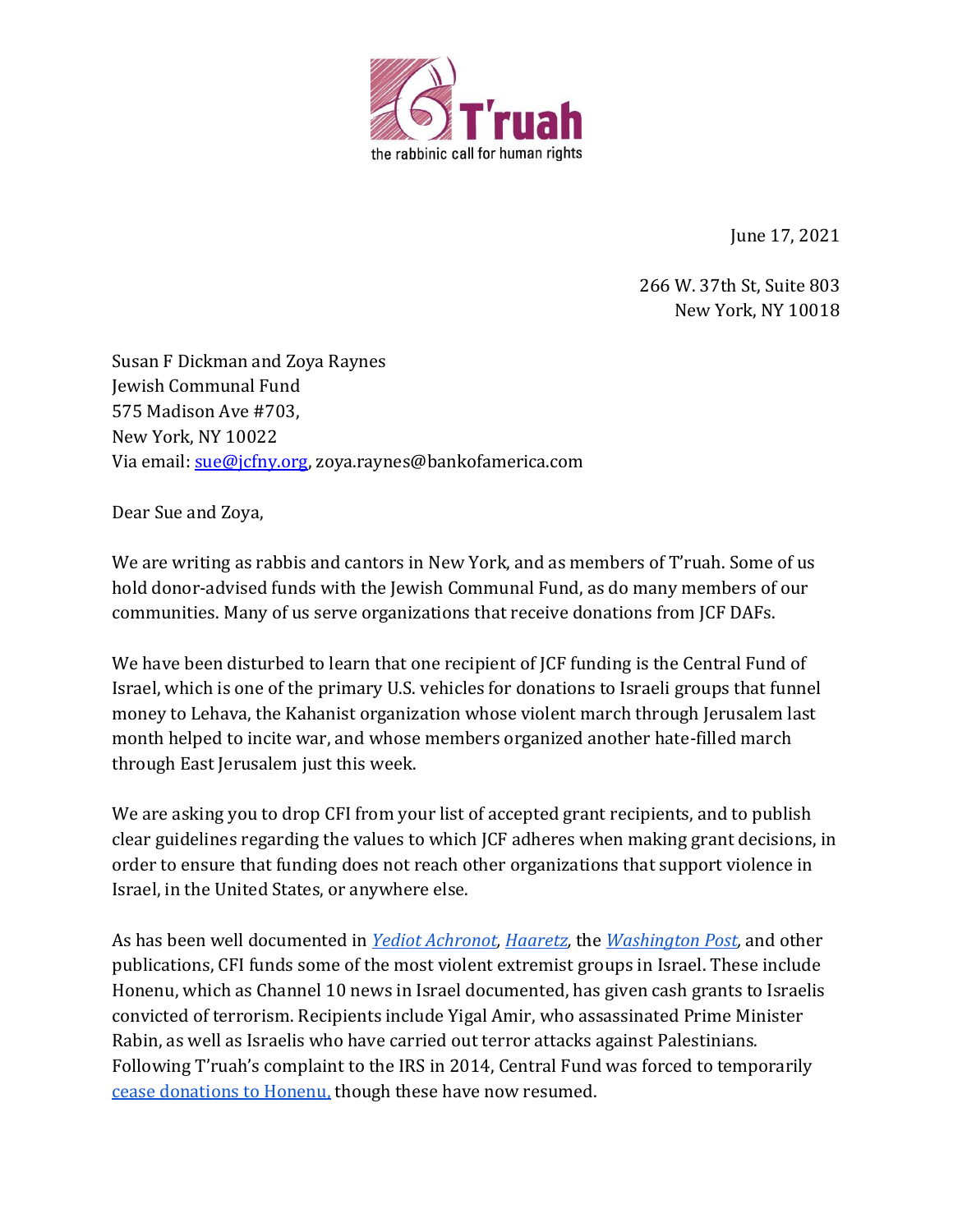

CFI also funds Hemla, which purports to "save" Jewish women who are "at risk of" forced conversion from intermarrying with Palestinians, but which actually serves as a conduit for funding to Lehava, which does not have its own amutah status in Israel. Bentzi Gopstein, the founder of Lehava, is also a leader of Hemla.

Lehava, which bases itself in the genocidal philosophy of Meir Kahane, is known for violence against both Palestinians and Israeli Jewish progressive activists. Gopstein, a student of Kahane, has been indicted more than 50 times for incitement and violence. Lehava's power has only grown as the political party to which it is connected, Otzma Yehudit, entered the Knesset in the last elections, more than three decades after Kahane's own party was barred from running.

This past May, Lehava and its partners organized a violent march through East Jerusalem that included throwing stones at Palestinian homes, chanting "death to Arabs," and violently assaulting Palestinians and Jews suspected of being Palestinian. More than 100 Palestinians were injured in the course of a single night. This week, these same activists marched again, in an event that injured more than two dozen Palestinians, and in which participants again chanted "death to Arabs" and "their villages will burn." While Jerusalem police originally denied the permit to march, the parties eventually agreed on a route that avoided some of the most sensitive areas. The heavily guarded event took place after police cleared the streets of Palestinians and closed stores.

Violent marches like these are not new. Every year on Jerusalem Day, Lehava and partners organize the Flag March, which similarly terrorizes Palestinians in East Jerusalem.

The announcement of a new government in Israel has been met with violent language and threats reminiscent of the period before the assassination of Prime Minister Rabin. There is a real danger of violence, and Lehava is one of the most likely organizations to ignite it.

Another CFI grantee is the Od Yosef Chai Yeshiva, which is infamous for incitement and violence against Palestinians. The Israeli military has [confiscated weapons](https://www.jta.org/2016/03/16/israel/2-teens-arrested-weapons-confiscated-in-raid-on-west-bank-jewish-settlement) from this yeshiva and even [seized the entire yeshiva](https://www.haaretz.com/1.5088576) after students participated in violent attacks on IDF soldiers evacuating illegal settlements. Leaders of the yeshiva published *Torat*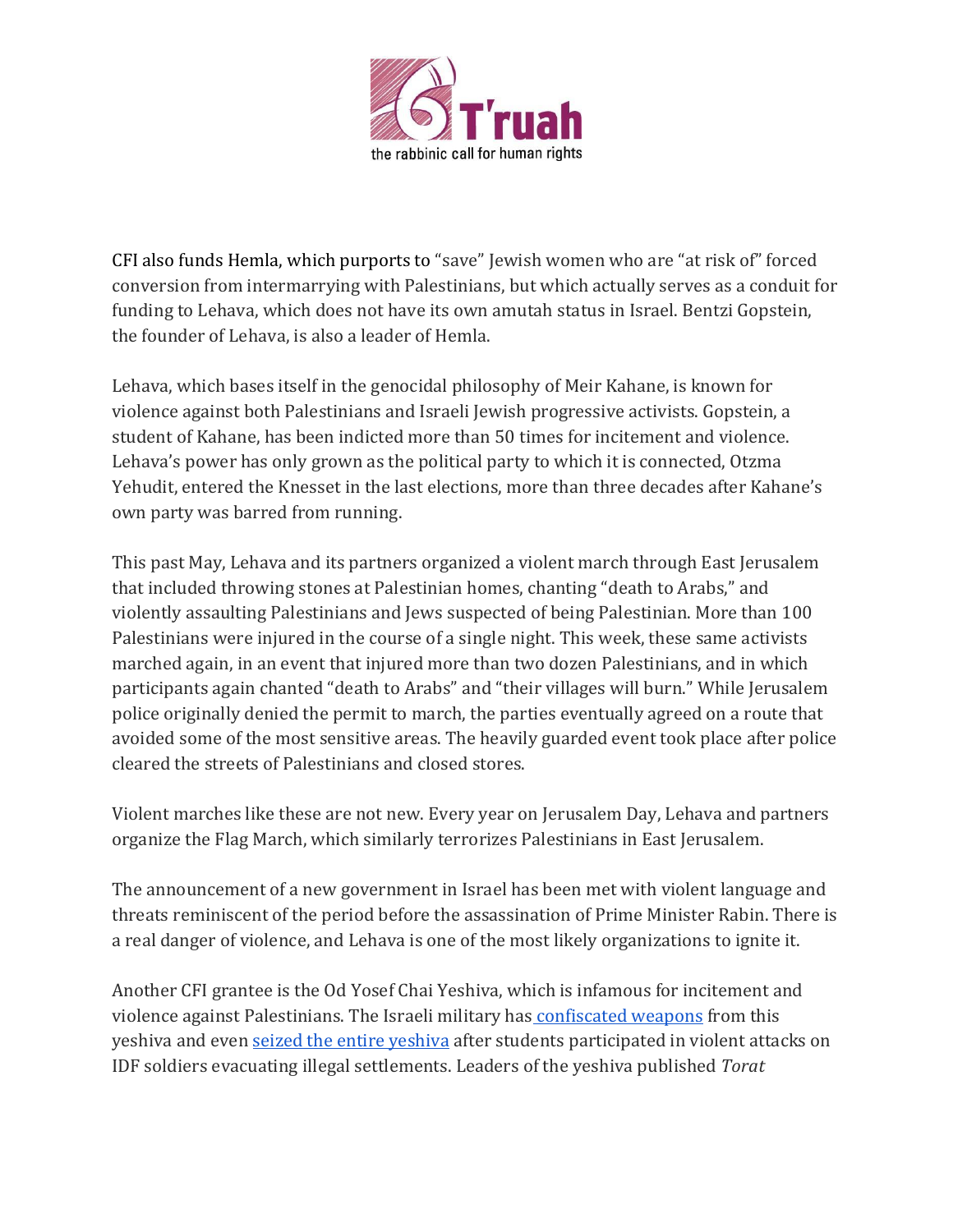

*haMelech,* which justifies the murder of non-Jews. One of the rabbis who authored this volume was recently [convicted of incitement.](https://www.haaretz.com/israel-news/.premium-rabbi-from-israeli-settlement-convicted-of-inciting-to-violence-and-encouraging-hate-1.9505681)

Other CFI grantees include the Israel Land Fund, which uses semi-legal or non-legal means to acquire [Palestinian property;](https://www.haaretz.com/.premium-aspiring-councilor-in-j-lem-arabs-out-1.5324059) Mishmeret Yesha, which trains and outfits vigilantes in the West Bank; and [Im Tirtzu,](https://www.haaretz.com/opinion/.premium-the-proto-fascist-plot-to-destroy-israeli-democracy-1.5378187) which incites against Israeli human rights leaders.

We understand that JCF seeks to designate donations that flow through CFI such that they will not reach these violent actors. However, JCF's 990 lists donations to CFI as "general support." Even if there is a request to designate gifts, there is no mechanism for ensuring that CFI follows these instructions, or any reason to believe that JCF's instructions would change CFI's grant allocations. Donations earmarked for a soup kitchen can easily be used to shift funding to extremist organizations. Furthermore, some groups—like Hemla—that purport to have a legitimate charitable purpose actually fund violence. There are certainly many reputable social service agencies in Israel that JCF donors can support without funneling their money through a foundation that is one of the largest American funders of extremists.

We value robust debate within the Jewish community and appreciate JCF's commitment to fund groups that represent a wide range of political positions. However, incitement and violence are not legitimate political positions. We encourage JCF to follow the lead of the San Francisco Jewish Community Federation and Endowment Fund and to publish clear [values](https://jewishfed.org/federation%E2%80%99s-israel-funding-guidelines) that prohibit grants to groups that engage in or incite violence.

In these turbulent early days of a new Israeli government, the threat of violence is high. While ending grants to the Central Fund of Israel will not shut down Lehava or the other extremist groups, doing so will send a clear message that New York Jews refuse to tolerate violence.

Thank you for your attention to this matter,